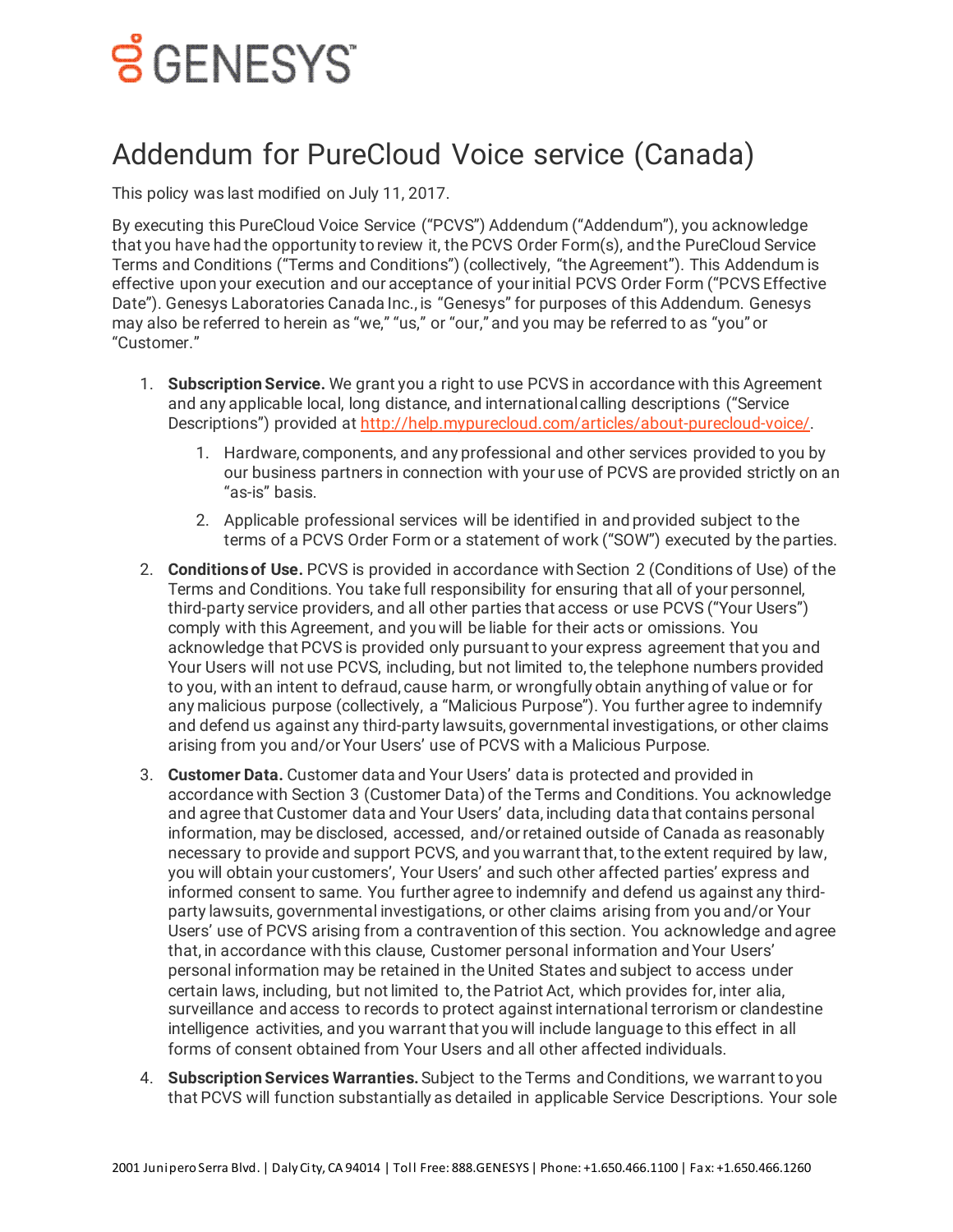## **Š** GENESYS

and exclusive remedy for a breach of this warranty shall be to either allow us to: (a) modify PCVS to conform to the Service Descriptions; or (b) provide a workaround solution that will reasonably meet your requirements. If neither option is commercially reasonable, we may terminate any PCVS Order Form and refund any pre-paid, unused PCVS fees.

- 5. **Provision of PureCloud Voice Service.** We will make PCVS available in accordance with the PureCloud Support Policies and Service Level Policy (SLP) provided at [http://help.mypurecloud.com/articles/service-level-agreements/.](https://rcstaging.wpengine.com/?p=17350)
- 6. **Term.** The PCVS subscription Term in the PCVS Order Form will be monthly ("Pay-As-You-Go"), and the PCVS Order Forms will automatically renew unless either party provides written notice not to renew, at least thirty (30) days prior to the end of any Term.
- 7. **Termination for Cause.** Either party may terminate this Addendum for cause upon written notice and thirty (30) days opportunity to cure.
- 8. **Effect of Termination**. Upon termination or expiration of this Addendum: (a) all PCVS Order Forms and your right to access PCVS will immediately terminate; and (b) for a period of thirty (30) days following the date of PCVS termination, you may request (in writing) a copy of your PCVS call history, call detail records, and invoices.
- 9. **Payments, Taxes, and Rates.**Unless the applicable PCVS Order Form contains other payment terms, payments will be based on PCVS usage and made in accordance with Section 6 (Payment) of the Terms and Conditions. In the event that we do not have sufficient call detail records or other transactional data needed to generate your PCVS bill, you will be billed at our minimum usage rate applicable to your PCVS deployment. All PCVS domestic and international calling rates are variable and subject to change, including, but not limited to, instances where our carriers raise their rates. You may view the current PCVS rate schedule via the following webpage and will be deemed to have received and accepted rate changes when we post them: [http://help.mypurecloud.com/?p=64839](http://rcstaging.wpengine.com/?p=64839). Your porting and certain other PCVS charges you might incur are also variable and subject to change, including, but not limited to, snapback porting fees and porting escalation fees. You are required to pay any and all taxes of any kind imposed by any governmental tax authority, in addition to all other payments, charges and fees described in any portion of the Agreement or otherwise required by law. For the avoidance of doubt, and merely as examples, if VAT or any sales or use tax, or withholding tax of any kind, is imposed on any payment obligation you have under the Agreement, you will pay all such taxes in addition to paying the full and unreduced payments, charges and fees to us that are otherwise required to be paid under the Agreement.
- 10. **Compliance with Law.** In accordance with Section 15(3) (Compliance with Law) of the Terms and Conditions, you are solely responsible for ensuring that use of PCVS is in accordance with laws and regulations that apply to you, including, but not limited to, the Telephone Consumer Protection Act of 1991 (as to calls placed to United States telephone numbers), and for ensuring that you comply with all requirements imposed by law with respect to reporting and payment of any taxes in accordance with Section 9 (Payments, Taxes, and Rates) above.
- 11. **IMPORTANT 911 ADVISORY.** YOU ACKNOWLEDGE AND AGREE TO THE ADVISORY REGARDING 911 DIALING AND LIMITATIONS OF SERVICE PROVIDED AT [http://help.mypurecloud.com/?p=63501.](http://rcstaging.wpengine.com/?p=63501) 911 SERVICE IS NOT OFFERED ON TOLL-FREE NUMBERS OR SIMILAR SERVICE ACCESSORIES OR ADD-ON SERVICE PLANS.
- 12. **Third Party Terms.** You will ensure that your (and your users') use of PCVS complies in all respects with contractual or other obligations we may have to our third party licensors and